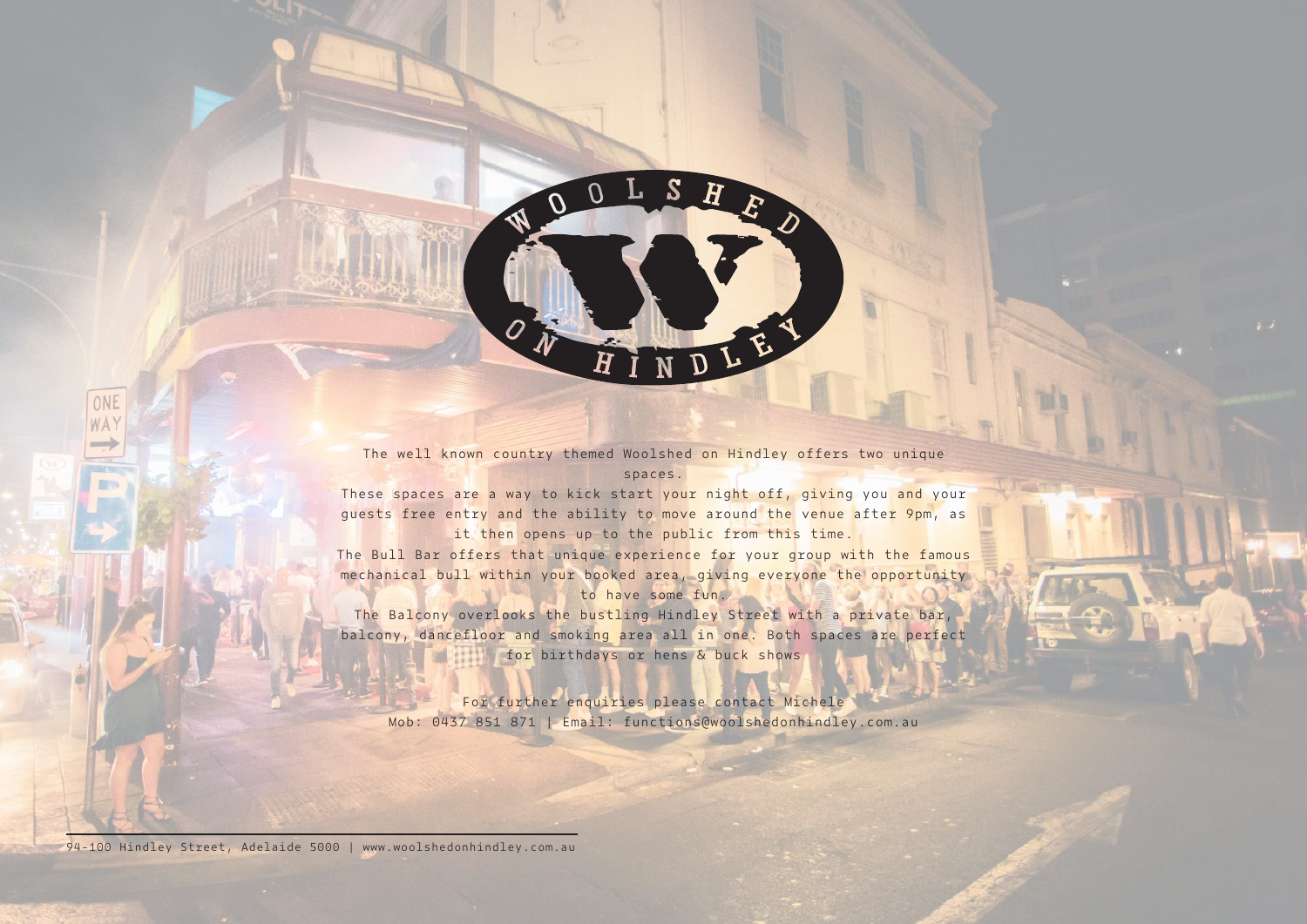# THE BULL BAR

| CAPACITY     | I TCENCED |
|--------------|-----------|
| Cocktail 150 | Until 2am |
| Sit Down 50  |           |

ROOM HIRE NA

MINIMUM FOOD + BEVERAGE SPEND *\* Only private area until 9pm*

Wednesday - Thursday \$400

Friday \$1000\*

Saturday \$1,500\*



### FEATURES

- Full Bar Facilities
- Bull Riding
- Dance Floor
- Bathroom Facilities
- Disabilty Access
- 50" Plasma TV with USB/HDMI connection
- Music Facilities

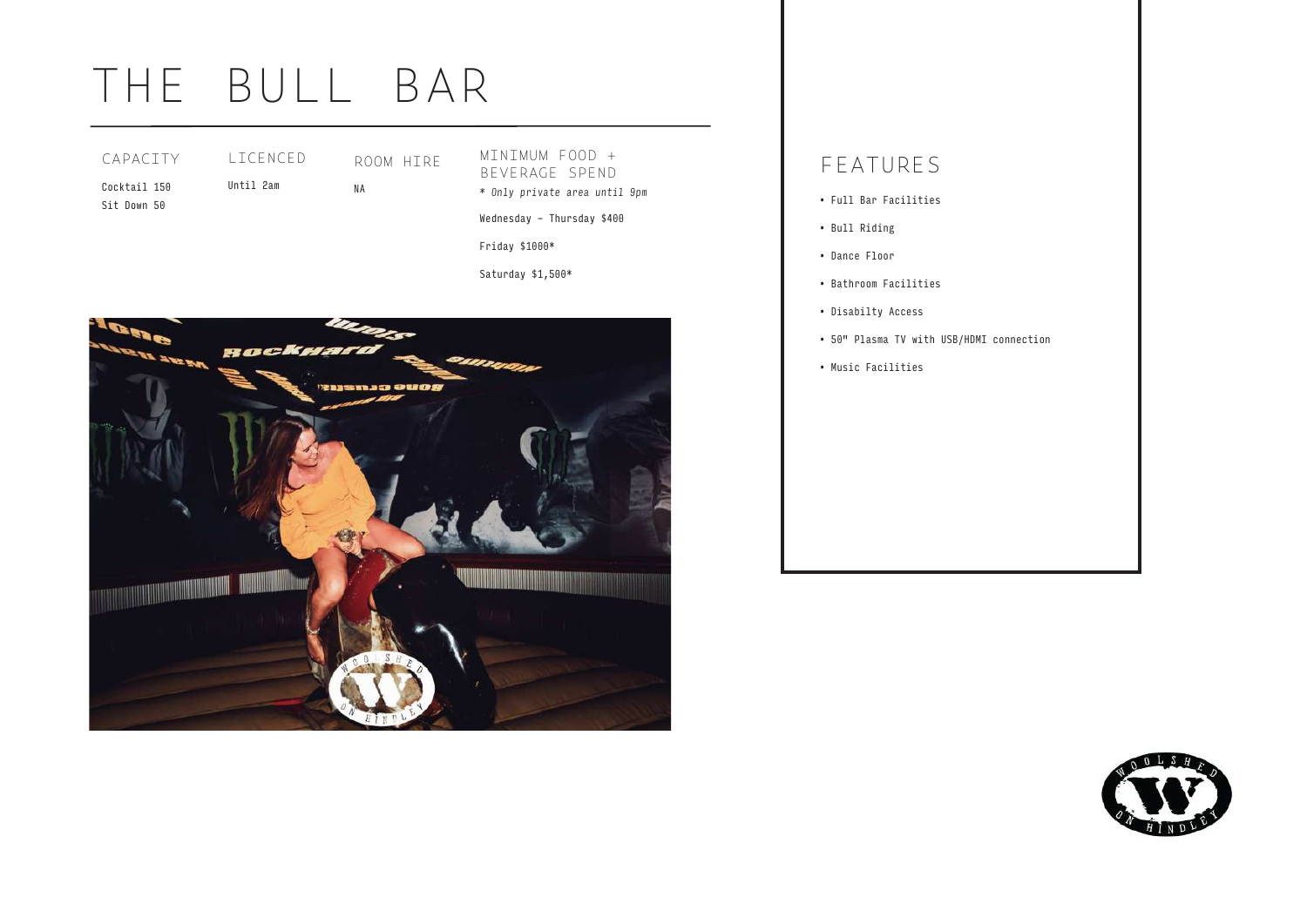## THE BALCONY

| CAPACITY    | I TCENCED  | ROOM HIRE |
|-------------|------------|-----------|
| Cocktail 90 | Until 12am | ΝA        |

MINIMUM FOOD + BEVERAGE SPEND *\* Only private area until 9pm*

Wednesday - Thursday \$500

Friday \$1000\*

Saturday \$1,500\*



### FEATURES

- Full Bar Facilities
- Dance Floor
- Bathroom Facilities
- Smoking Area
- 50" Plasma TV with USB/HDMI connection
- Music Facilities

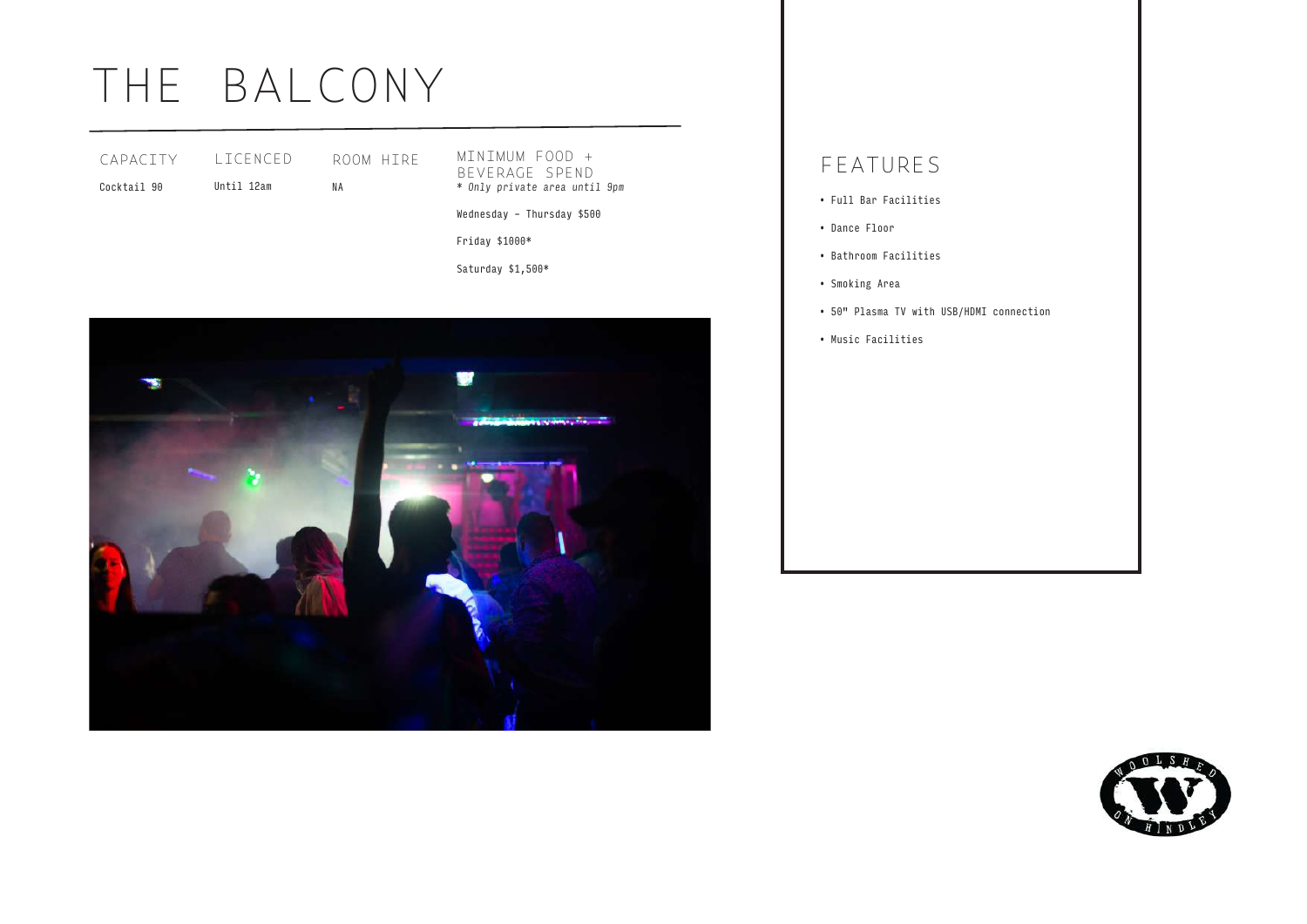# SHARING PLATTERS

### COLD PLATTERS

FRESH OYSTERS Coffin Bay Oysters, lime + sherry vinegar | vodka, blood lime, cucmber, celery | (20pce) \$65

WAGYU BEEF CARPACCIO Seeded mustard, aioli, parmesan, lime zest, rye bread | (20 pce) \$55

MEDITERRANEAN SKEWERS Pepperoni, mini bocconcini cheese, kalamata olives | (20 pce) \$50

SMOKED SALMON ON RYE Smoked salmon, cucumber, horseradish, rye bread | (20 pce) \$55

MINI BRUSCHETTAS SELECTION Roma tomatoes, basil, olive oil, parmesan, balsamic | Pepperoni, tomato salsa | (20pce) \$50

CHEESE SELECTION Smoked dutch, creamy brie, jarlsberg, quince paste, fruit, nuts, assorted breads, crakers | \$65

## HOT PLATTERS

SLOW COOKED RTB SLIDERS Crispy lettuce | (20pce) \$60

SALT + PEPPER SQUID Lemon, aioli | \$55

SPANTSH MEATBALLS Tomato coulis | (20 pce) \$50

COCONUT CRUMB PRAWN SKEWERS Mango dipping sauce | (20pce) \$65

ARANCINI BALLS Chorizo, manchego cheese, romasco sauce | (20pce) \$55

CHICKEN DRUMETTES Free range chicken drumettes, cilantro dipping sauce | (20pce) \$50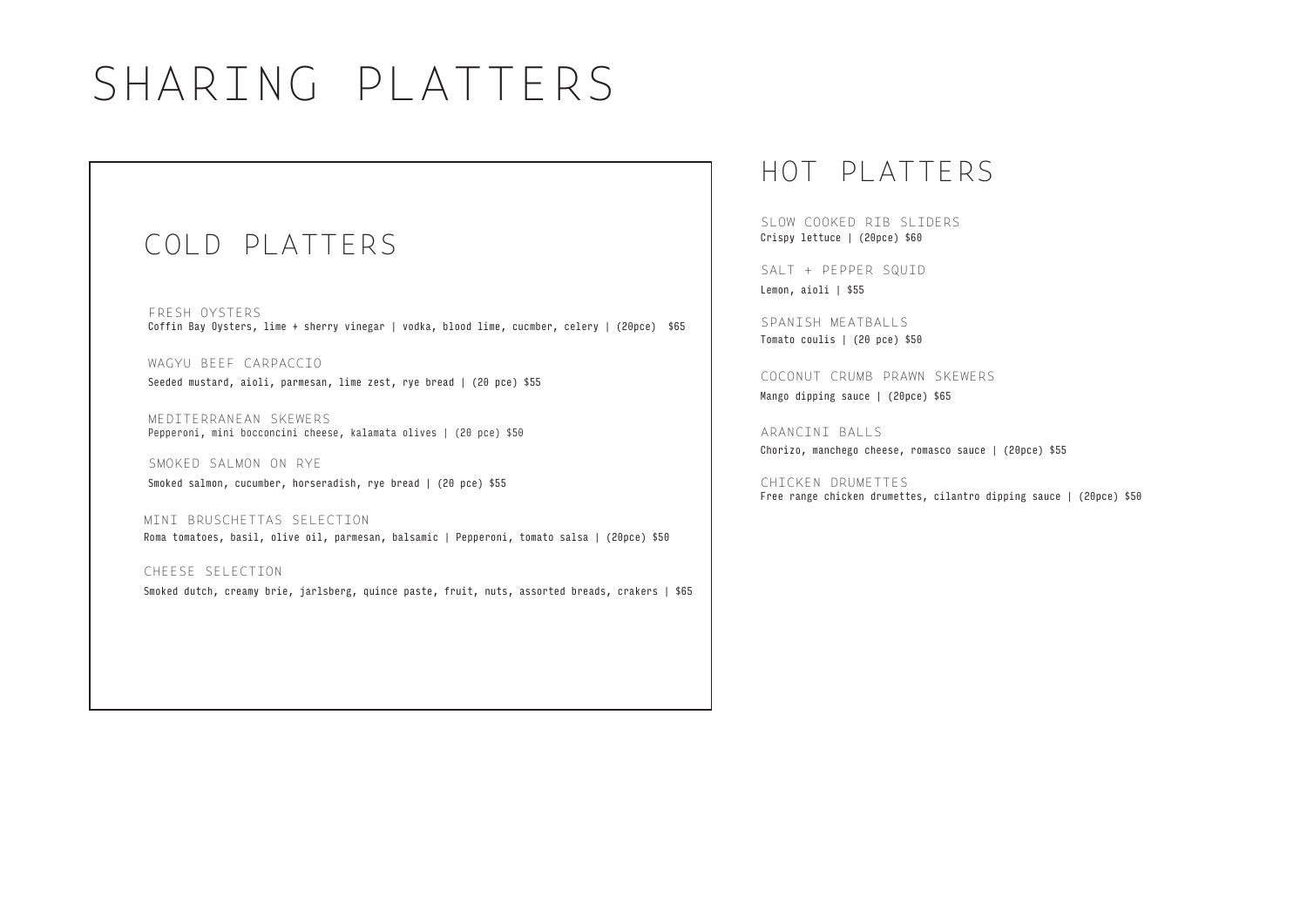# BEVERAGE PACKAGES

STANDARD PACKAGE \$35 PER PERSON | 2 HOURS \*Additional Hour \$10pp \*Add on Spirits \$15pp

CHOICE OF 4 WINES;

Studio Sparkling

Studio Chardonnay

Studio Sauvignon Blanc

Studio Pinot Grigio

Studio Cabernet Sauvignon

#### BEER & CIDER

Hahn Super Dry

West End

Hahn Super Dry 3.5

Somersby Cider

NON-ALCOHOLIC

Soft Drinks + Juice

### PREMIUM PACKAGE

\$55 PER PERSON | 2 HOURS \*Additional Hour \$10pp \*Add on Spirits \$15pp

CHOICE OF 4 WINES Tatachilla Brut Sparkling Studio Moscato Misty Lane Sauvignon Blanc Heirloom Chardonnay Misty Lane Cabnernet Sauvignon BEER & CIDER Hahn Super Dry West End Hahn Super Dry 3.5 Somersby Cider

NON-ALCOHOLIC

Soft Drinks + Juice

### ADD ON SPIRIT PACKAGE

- Smirnoff Vodka
- Gordan's Gin
- Johnny Walker Red Label Whisky
- Jim Beam White Label Bourbon
- Bundaberg Rum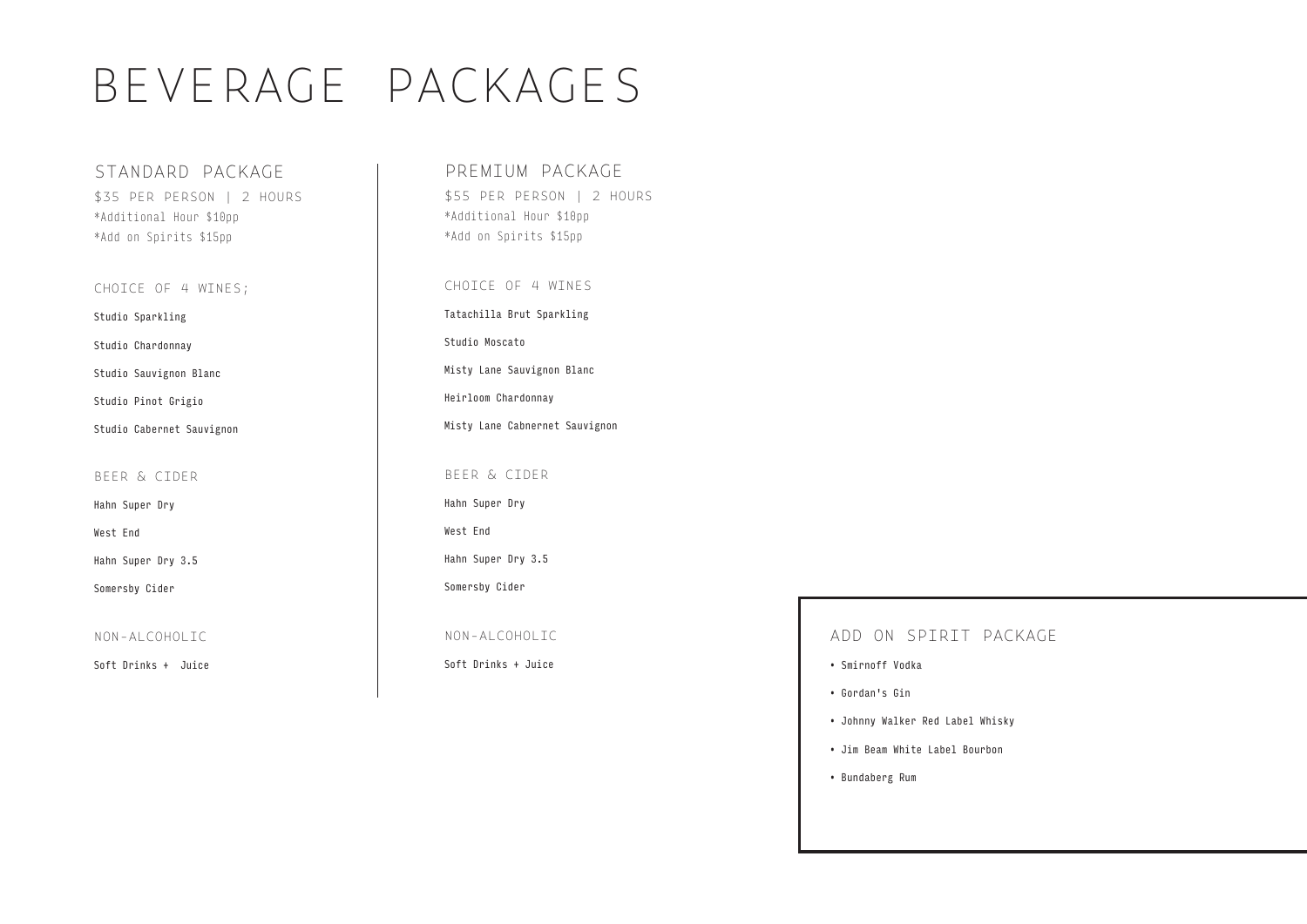# WINE LIST

### OPTION 1 | ON CONSUMPTION PACKAGE

This allows you to place a selected dollar amount over the bar and as the organiser you get to choose which wines to have avilable to your guests for your event.

### OPTION 2 | SUBSIDISED BEVERAGES

As the organiser you get to select which beverages to have available to your guests. Your guests pay one agreed amount towards all pre selected drinks on your bar tab and the remaining cost will be charged to your account.

#### SPARKLING + ROSE WINES

| Studio Sparkling | \$24 |
|------------------|------|
| Nine Vines Rose  | \$37 |

#### WHITE WINES

| Studio Chardonnay        | \$28 |
|--------------------------|------|
| Studio Moscato           | \$28 |
| Studio Sauvignon Blanc   | \$28 |
| Mondiale Sauvignon Blanc | \$35 |
| Studio Pinot Grisio      | \$28 |

#### REDS

| Studio Cabernet Sauvignon                | \$25 |
|------------------------------------------|------|
| Pepper Jack Shiraz                       | \$38 |
| Langmeil Shiraz                          | \$38 |
| Down The Rabbit Hole Sangiovese Cabernet | \$41 |
| Down The Rabbit Hole Tempranillo         | \$41 |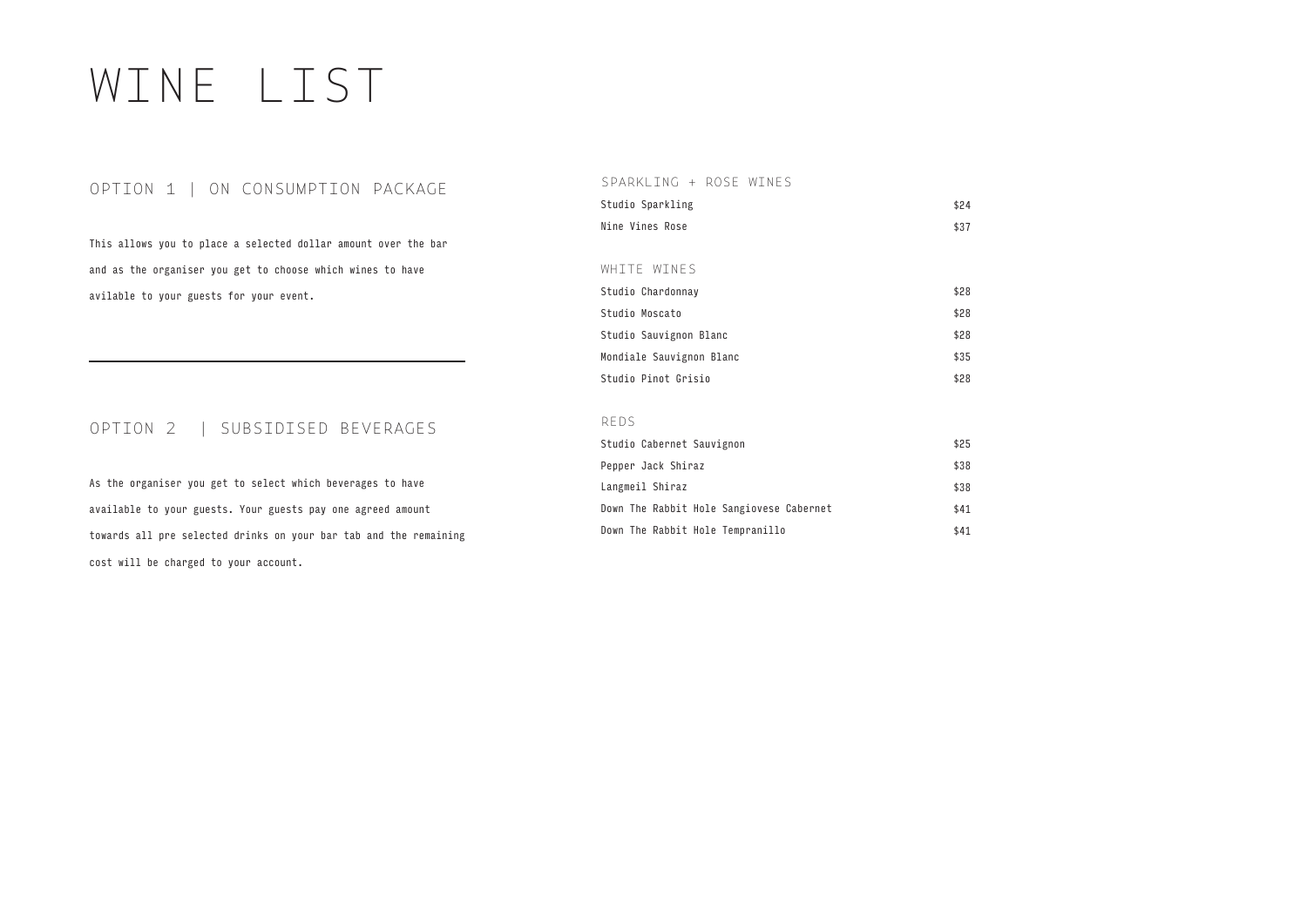# THE FINE PRINT

#### Tentative Bookings

Held for 7 days.

Booking Confirmation

Bookings will only be confirmed once the booking form, including terms and conditions, is completed and returned, along with \$300 deposit.

#### Minimum Spends

*\* Only private area until 9pm*

The Bull Bar

Wednesday - Thursday \$400

Friday \$1000\*

Saturday \$1,500\*

The Balcony

Wednesday - Thursday \$500

Friday \$1000\*

Saturday \$1,500\*

#### Final Numbers

We require final numbers 14 days prior to your function. This number will represent the minimum numbers for which you will be charged.

#### Food & Beverage Selection

Must be confirmed in writing 14 days prior to your function. If these numbers decline within this time you will be charged for the original guest numbers stated. If numbers increase we will do our best to accommodate, given reasonable time is given.

#### Payment

Booking form & credit card details to be provided when securing booking date. Full payment for the food must be settled 7 days prior to your function. Any additional charges incurred eg. beverages are to be paid for at the conclusion of your event.

#### Public Holidays

A 15% surcharge of the total account applies on Public Holidays.

#### Cancellation Policy

The Meek Group will refund deposits of bookings with more than 2 months notice. Less than 2 months notice 50% of the deposit will be refunded. Less than 1 month notice the deposit will be forfeited. Cancellations must be submitted in writing. Acknowledgement of written cancellation must be sought if claiming refund.

#### Extending Hours

Must be mutually agreed upon with the Function Manager and not in breach of licensing conditions. Additional charges may apply.

#### Minimum Catering

All functions require catering for all guests.

#### Menu Change

Description and prices of menu items and wines are indicative only and will change seasonally or due to availability. Function prices may vary marginally if the event is booked beyond 12 months of deposit payment.

#### Allergy Statement

The Meek Group recommends guest invitations to be printed with 'food allergy & dietary' requirements to be advised with acceptance. These details are to be provided with final numbers. Management can not guarantee traces of allergy items not present.

#### Security

To ensure the safety of patrons 18th birthday celebrations will attract a security charge determined by the Function Manager. Minimum charge is 4 hours at \$50 per hour.